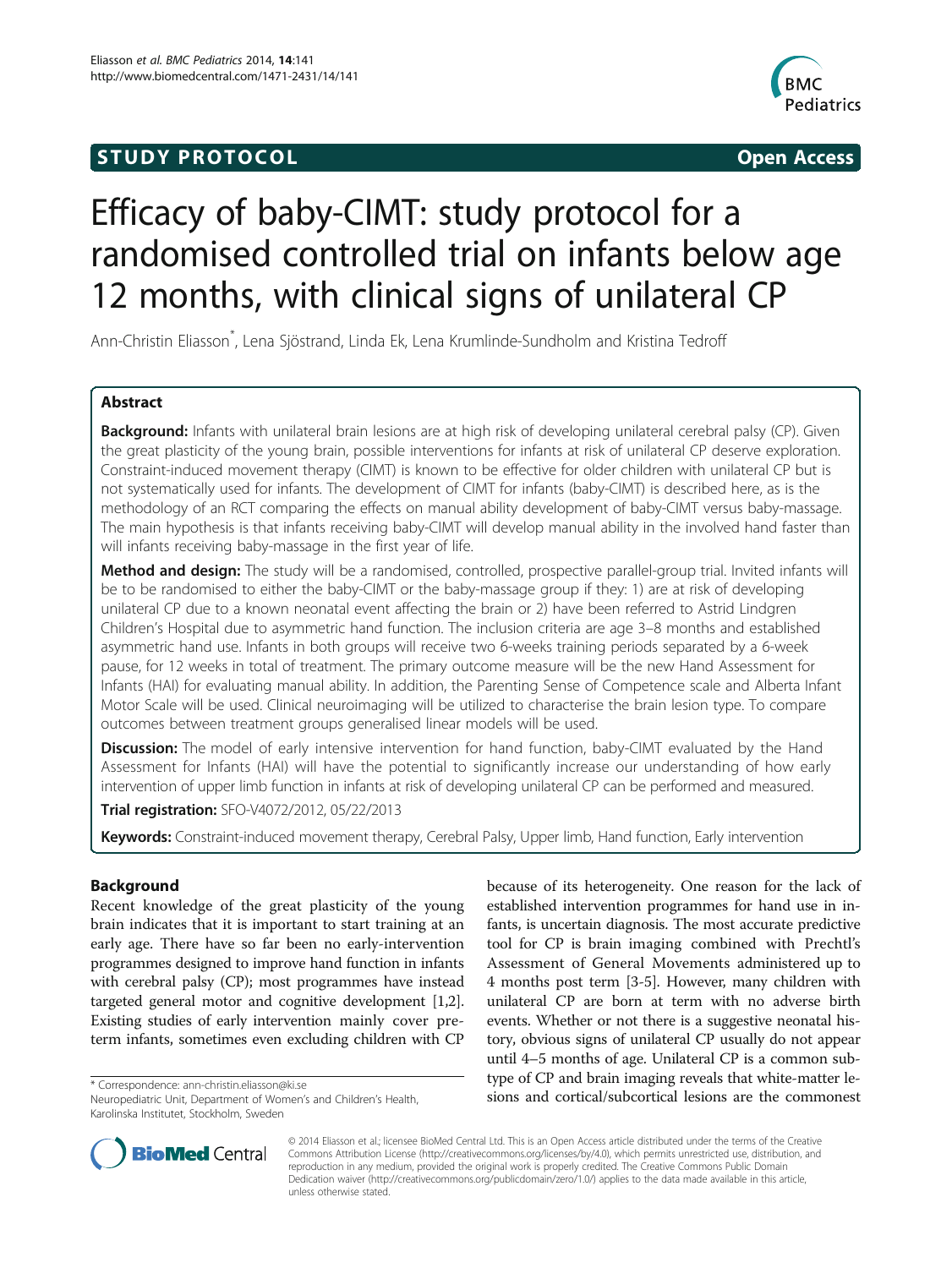types of brain lesions [\[6\]](#page-9-0). However, brain lesions do not necessarily result in CP; for example, only approximately 30% of all children with neonatal stroke will eventually develop unilateral CP [\[7](#page-9-0)], and even haemorrhages and other incidents in preterm children do not necessarily lead to CP [[5](#page-9-0)]. This makes it difficult to decide which children might benefit from early-intervention programmes.

In recent decades it has become clear that hand function can be improved by active motor training in older children [\[8,9\]](#page-9-0). Modified constraint-induced movement therapy (CIMT), an effective method for such training, is based on constraint of the non-involved hand and intensive activity-based training of the impaired hand. Before CIMT should be used for infants, however, it needs to be tested for feasibility and its dosage and degree of restraint adjusted to suit young infants. More importantly, no available assessments describe signs of or monitor hand use development in such young infants. This paper describes a special adjustment of the intervention method, baby-CIMT, to be used in an RCT evaluated using our newly developed Hand Assessment for Infants (HAI) to measure hand function in each hand separately and both hands together.

# Translation of learning-induced brain plasticity into clinical practice

Early intervention is expected to be important, as neural networks and pathways that remain intact after brain injury can be strengthened through learning-induced plasticity. After Hubel and Wiesel's ground-breaking discoveries of visual system plasticity in the 1970s, Nudo et al. [[10](#page-9-0)] demonstrated that neural activity induces synaptic changes in the sensory and motor cortex. The corticospinal system also experiences ongoing structural change [\[11-13](#page-9-0)]. More recent animal studies have demonstrated that there is a critical period of motor system plasticity, and that activity-dependent reorganisation of the motor-projection pattern to the hand occurs before about 1 year of age [[14,15](#page-9-0)]. Activity-based training using a model of CIMT synchronised with the development of the corticospinal tract in an animal model of CP restored motor function and induced structural changes in the corticospinal system  $[16,17]$  $[16,17]$  $[16,17]$ ; this restoration was not found if the intervention was implemented at a higher age. Increased knowledge of early brain plasticity supports increased interest in early intervention and its impact on the development of the hand motor system. In this project, we would like to exploit the great plasticity of the young brain, hypothesising that treatment at an early age will influence the future level of development. This hypothesis is based on the assumption that there are critical periods during human brain development in which treatments are more effective than they would be later on.

# Object exploration and manipulation in the first year of life

To evaluate any hand training programme for infants, it is important to have a good understanding of the natural history of hand development in young children. Voluntary action starts to emerge at birth, and von Hofsten [\[18\]](#page-9-0) has demonstrated that reaching and grasping actions can be detected even in newborns, though it takes some months before grasping actions are obvious and frequent. In the first year of life, infants gradually gain remarkable control over their hands, exploring and manipulating objects with increasing skill [[19\]](#page-9-0). Infants consciously explore objects, typically using the hand nearest an object or both hands together [[20](#page-9-0)]. There is typically no asymmetry or hand preference before about 9 months of age in typically developing children [[21](#page-9-0)], nor is coordinated bimanual hand use seen until about 8 months of age, when infants start performing more complex sequences, such as removing a lid to grasp a toy [\[22\]](#page-9-0). Typically developing infants use both hands equally.

## Early hand motor function in children with unilateral CP

The development of hand use below the age of 12 months in infants with unilateral CP has not been described. It is not known when deviation from normal development can first be detected nor what the typical signs of unilateral CP might be. Textbooks usually describe unilateral CP as characterized by a flexed elbow, pronated forearm, and thumb in the palm without applying a developmental perspective. We have recently started to monitor infants from early ages who are likely to develop unilateral CP and it is clear that the amount and quality of hand use develops differently in the two hands at an early age. Asymmetric hand use can already be seen at the age of 3–5 months. Using our newly developed instrument, HAI for infants aged 3–12 months, we can for the first time describe and measure this difference from typical early motor development (Krumlinde-Sundholm et al., in preparation). HAI measures each hand separately in uni- and bimanual play-tasks. This means that HAI will fill an important gap, because no currently available outcome measure can quantify the development of asymmetric hand function at such a young age, and available norm-referenced tests do not reflect the deviant development seen in children with unilateral CP [\[23,24\]](#page-9-0). Based on our ongoing research, we know that variation among infants is considerable and that developmental differences range from negligible to dramatic during the first year of life.

## Theoretical assumption for intervention

Two types of interventions based on different theoretical assumptions will be tested in this project. Briefly stated, the CIMT programme for infants (baby-CIMT) is based on self-initiated action and assumes that one must practice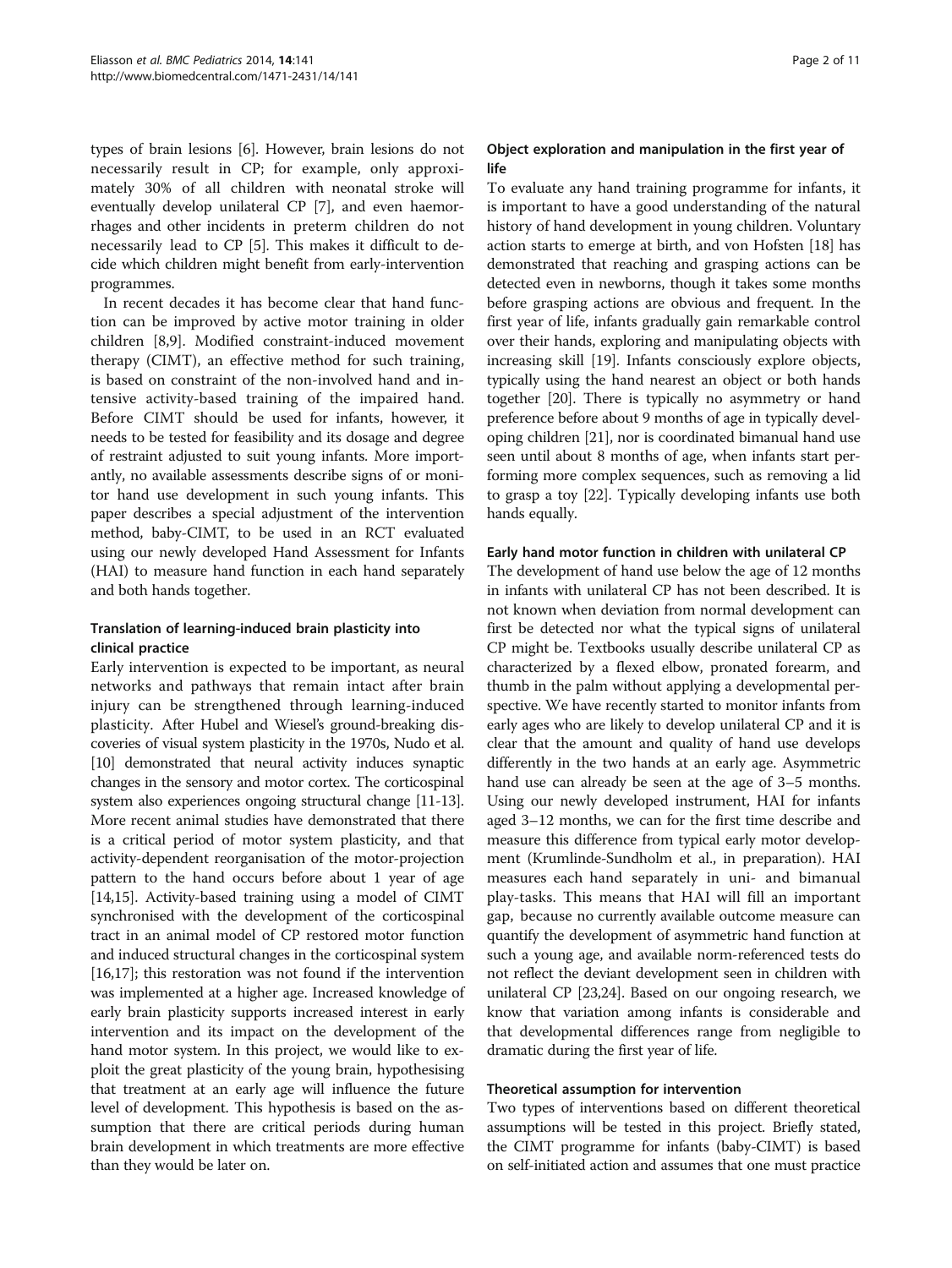the motor action one intends to learn. The baby-massage intervention is based on the assumption that general tactile stimulation is important for development. Both interventions assume that early stimulation is important; by using baby-massage as a comparison group, we can control for the placebo effect of increased attention and time spent with the child. The theoretical assumptions and evidence supporting both methods will be described in greater depth.

## Baby-CIMT

CIMT is characterized by restraint of the well-functioning upper limb (irrespective of restraint device/type) and intensive structured training (irrespective of training type) [[25](#page-9-0)]. CIMT needs further development and adjustment to be appropriate and feasible for infants. Baby-CIMT has been developed in our research group and its modification will be described for the first time here. Baby-CIMT is a manual motor training programme shaped by several important perspectives on infant development with the general aim to increase the amount and quality of hand use.

The assumption underlying baby-CIMT, as in the case of the original CIMT model, is that the practice of selfinitiated motor actions is crucial for motor development. The theoretical perspectives that have shaped the baby-CIMT programme are pretty similar to those that shaped the eco-CIMT programme for children above 2 years of age [\[26\]](#page-9-0). The baby-CIMT play session, i.e., the active motor training, is influenced by dynamic systems theory, a model highlighting the importance of children's self-initiated activity [\[27](#page-9-0)]. From this perspective, we assume that development is driven by children's unique characteristics and capacity to explore the environment, through which they discover new abilities. This model also emphasises the importance of a rich immediate environment in which a varied selection of toys and other objects facilitates the development process. The principles of motor learning, i.e., how individuals acquire and perform motor activities [[28](#page-9-0)], also underpin baby-CIMT. To promote motor activity in infants, selecting appropriate toys and play objects at just the right ability level is crucial. Repetition is also key, as is feedback on performed behaviour.

Bronfenbrenner and Morris's ecological model of child development highlights the interaction between the active child and other people, objects, and symbols in the immediate environment [\[29](#page-9-0)], suggesting that baby-CIMT must be child centred. Bronfenbrenner and Morris further state that unconditional love and time spent with a child are the two most important agents driving development. This approach, and that of family-centred service (FCS), will guide the present intervention. FCS comprises a set of values, attitudes, and approaches towards the family [[30](#page-9-0)]. When coaching and guiding parents to be the training providers, motivational interviewing [[31](#page-9-0)] and solution-

focused coaching [\[32\]](#page-9-0) are important techniques used by therapists. By using these techniques, therapists can help increase parents' motivation to be treatment providers and empower them to develop goals and implement the programme. Simply stated, the therapist should ask questions rather than come up with answers; in particular, the therapist must express empathy and build a relationship with the parents. Education will also be part of the programme, and parents' stress can decrease after they read about and understand the individuality and needs of their infants [\[33](#page-9-0)]. Parental education about the infant's situation is known to enhance cognitive and social function in the infant [\[34\]](#page-9-0).

#### Baby-massage

Massage is defined as systematic touch by human hands, consisting of gentle, slow stroking of each part of the body in turn. It is often combined with other forms of stimulation, such as kinaesthetic stimulation (e.g., passive extension/flexion of the arms and legs), talking, and eye contact [\[35](#page-9-0)]. The overall assumption underlying the baby-massage intervention is that tactile stimulation promotes overall development. The techniques and dosage used vary considerably. Baby-massage is assumed to affect physical health and growth, and factors such as weight gain and body length are expected to be influenced by massage, as are crying and sleeping/waking behaviour [[35](#page-9-0)]. Baby-massage is used for typically developing children in several cultures, and today there is increasing interest in it among parents in western cultures. It is of special interest in neonatal intensive care units (NICU), where the environment can be a stress factor and tactile input can be lacking [\[36\]](#page-9-0). There are indications that babymassage can improve the development of gross and fine motor skills as well as psychomotor development in preterm children [\[37\]](#page-9-0), a possibility supported by a recent Cochrane review [[35](#page-9-0)]. Children suffering from early brain lesions have been treated with baby-massage in very few studies, one of which found reduced muscle tone and improved fine and gross motor function [[38](#page-9-0)]. It is well known that parent–infant interaction is dependent on parental ability to respond appropriately to the infant's emotional state. In the fields of developmental psychology and infant mental health, baby-massage is expected to support early parenting and strengthen parent–infant communication [[39](#page-9-0)]. Various mechanisms have been proposed for how massage might benefit infants. The biological rationale for using massage to improve growth and development in preterm or at-risk infants is that it may increase metabolic efficiency while reducing stress behaviour or the production of stress hormones [[35\]](#page-9-0). Baby-massage will be used as an intervention in comparison with baby-CIMT based on its possible effect on motor development but also for its positive effect on parent–infant interaction.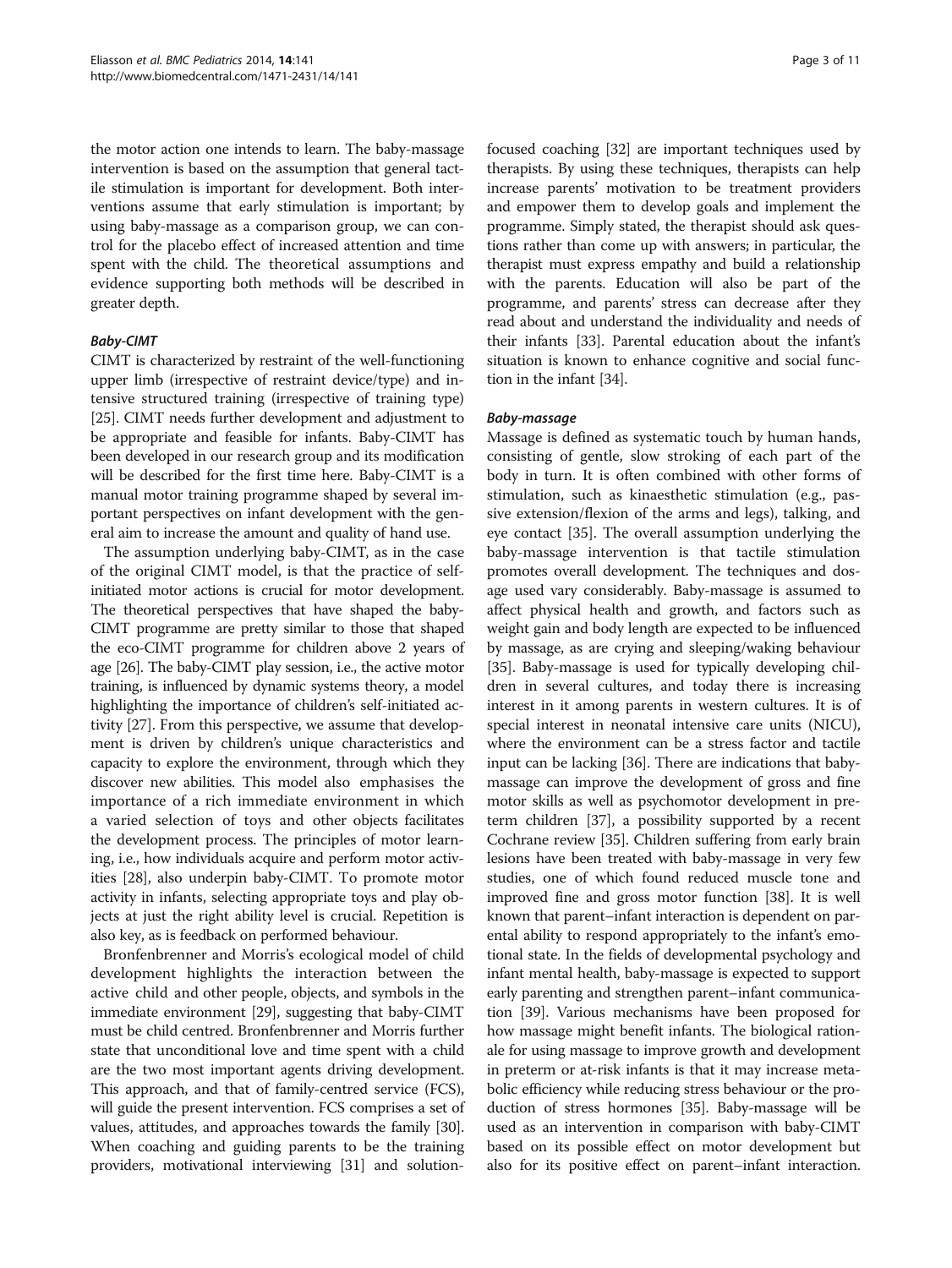Evidence of the long-term benefits of all aspects of babymassage is still weak, and it would be useful to explore its effects in high-risk infants [\[35\]](#page-9-0).

# Methods and design

This paper describes the methodology of an RCT comparing the effects of the baby-CIMT and baby-massage protocols on the development of manual ability in infants at risk of developing unilateral CP. The two treatment protocols will be described in detail. HAI was selected as the primary outcome measure with the main aim of measuring the development of manual ability in both hands.

# Ethical considerations

The study has been approved by the Stockholm Regional Ethical Review Board (no. 2009/1100-32). All parents will be given oral and written information about the study before being asked to sign an informed consent form. The randomisation will be performed after the form is signed.

# Primary objective

The primary objective of the study is to investigate the effects of baby-CIMT and baby-massage on the development of manual ability in the first year of life of infants at risk of developing unilateral CP.

The specific hypotheses to be tested are:

- 1. Baby-CIMT is a feasible method for families and infants below one year of age.
- 2. Infants receiving baby-CIMT will develop manual ability in the involved hand faster than will infants receiving baby-massage in the first year of life.
- 3. Improvement of manual ability in the involved hand will be faster during the training period than during a period without training in the baby-CIMT group.
- 4. The manual development of the involved hand will depend on the type of brain lesion. Infants born at term with neonatal stroke are expected to develop more slowly than will preterm infants with mainly white matter lesions, independent of group allocation.
- 5. Development of manual ability in the non-involved hands will not differ between groups.
- 6. The assumed difference in manual development in the involved hand at 1 year of age depends on group allocation and the difference will remain at 2 years of age.

The secondary objective is to investigate whether the different treatment protocols influence the parents' selfrated parenting competence.

1. Parents in the baby-CIMT programme will feel more competent at parenting than will parents in the

baby-massage group since they will have learned more about the child's specific needs.

# Trial design

The study will be a randomised, controlled, evaluatorblinded prospective parallel-group trial based on the Consolidated Standards of Reporting Trials (CONSORT) statement regarding the randomised trial of non-pharmacological treatments [[40](#page-9-0)]. There will be two arms, baby-CIMT and baby-massage; children randomised to either arm will receive two 6-week training periods separated by a 6 week break (Figure [1](#page-4-0)). The study setting is Astrid Lindgren Children's Hospital, a tertiary hospital in Stockholm, Sweden.

# Recruitment of children at risk of developing unilateral CP

Two groups of children will be invited: 1) infants at risk of developing unilateral CP due to a known neonatal event affecting the brain and 2) infants referred to Astrid Lindgren Children's Hospital due to asymmetric hand function. A known etiological cause of the asymmetric hand use is not a prerequisite for referral, i.e., infants with neurological signs but without a diagnosis can be referred to the project. Recruitment (different from inclusion) is based on broad inclusion criteria in order not to overlook children who may later develop unilateral CP; the diagnosis will be followed up at a higher age. Signs of asymmetric hand use will be confirmed using the Hand Assessment for Infants (HAI). If clinical signs of asymmetry are inconclusive at referral, a second investigation will be performed one month later. Neuropediatricians and neonatologists in Stockholm-area hospitals will be informed of the study through seminars and handouts.

# **Participants**

Infants are eligible to enter the study based on the following inclusion criteria: 1) 3–8 months of age, corrected age (CA) being used for preterm infants, and 2) clinical signs of asymmetric hand use, confirmed by the asymmetry score on the primary outcome measure HAI. Exclusion criteria will be severe visual impairment, seizures not controlled by antiepileptic drugs, and children with clinical signs of bilateral involvement.

Inclusion at 3–4 months of age is based on typical infant development of self-initiated actions. Before this age, selfinitiated actions are difficult to measure and hand asymmetries difficult to detect using HAI. Information from HAI video-recordings indicates that, at this age, infants begin to be interested in the test toys; at 3–4 months, the children's grasping ability is still limited but their interest in handling toys is increasing, making it possible to initiate baby-CIMT. Children will be included no later than at 8 months of age because the protocol lasts 18 weeks and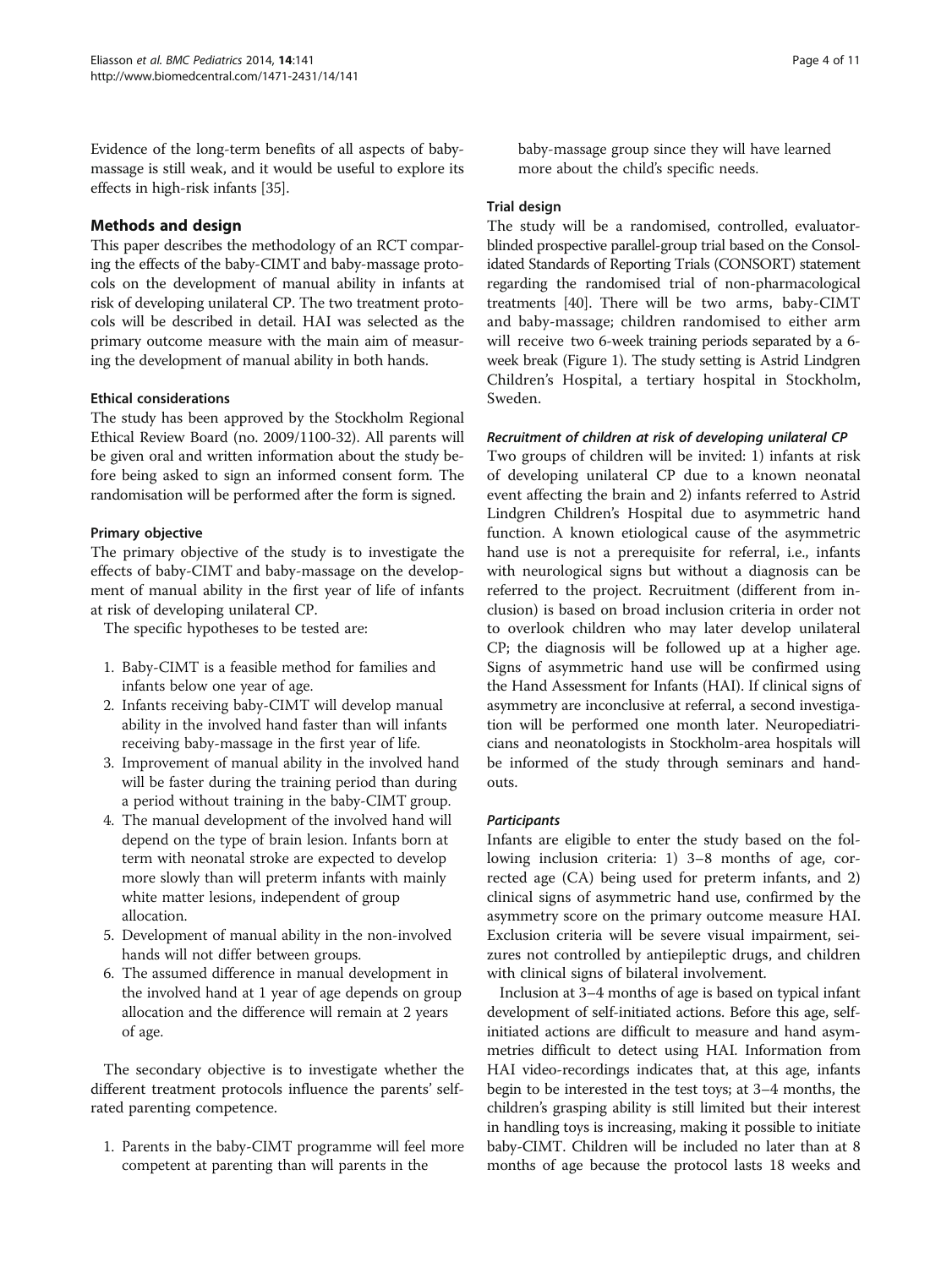<span id="page-4-0"></span>

the intervention is intended to finish before the children are 1 year old.

At 1 year of age, or 1 year CA, the children will be examined by a paediatric neurologist. Children who meet the Surveillance for Cerebral Palsy in Europe (SCPE) criteria at this time will be diagnosed as likely having unilateral CP. The diagnosis will be based on a neurological examination and thorough history, including aspects of fine and gross motor development and information regarding neonatal events. Preterm birth, neonatal stroke, asphyxia, or other incidents such as meningitis or insults after early heart surgery will be considered. If known, we will also consider brain imaging results indicating conditions such as predominantly unilateral haemorrhage or early signs of white matter damage of immaturity (WMDI), neonatal stroke, and malformations. The CP diagnosis and subtype will be updated as other symptoms may appear later.

#### Randomisation

Eligible infants will be randomly assigned to the babymassage or baby-CIMT groups in a block design. The infants will be stratified by age and neonatal events, with three age groups, i.e., 3–4, 5–6, and 7–8 months, and three neonatal event groups, i.e., neonatal stroke in fullterm infants (> week 37), preterm birth (< week 37), and unknown/other. This stratification is chosen to ensure that the study groups will be approximately equally distributed based on age and neonatal events.

Infants will be recruited consecutively. Randomisation will occur after the first assessment, ensuring that the assessing occupational therapist will not be biased at this time by knowing the group assignment. A random number list that also contains stratification alternatives will be generated before the start of the study and kept by the Principal Investigator (PI) in a locked room. When an infant is recruited, relevant stratification information will be given to the PI; the infant will then be assigned to the next position and added to the list by the PI. If an infant is later excluded for any reason, the infant's position in the randomisation list will not be replaced by any new infants.

#### Blinding

Families will not be blinded to group allocation, though they will be blinded to the study hypotheses. The occupational therapist responsible for data collection (i.e., administration and filming of HAI and AHA) will not be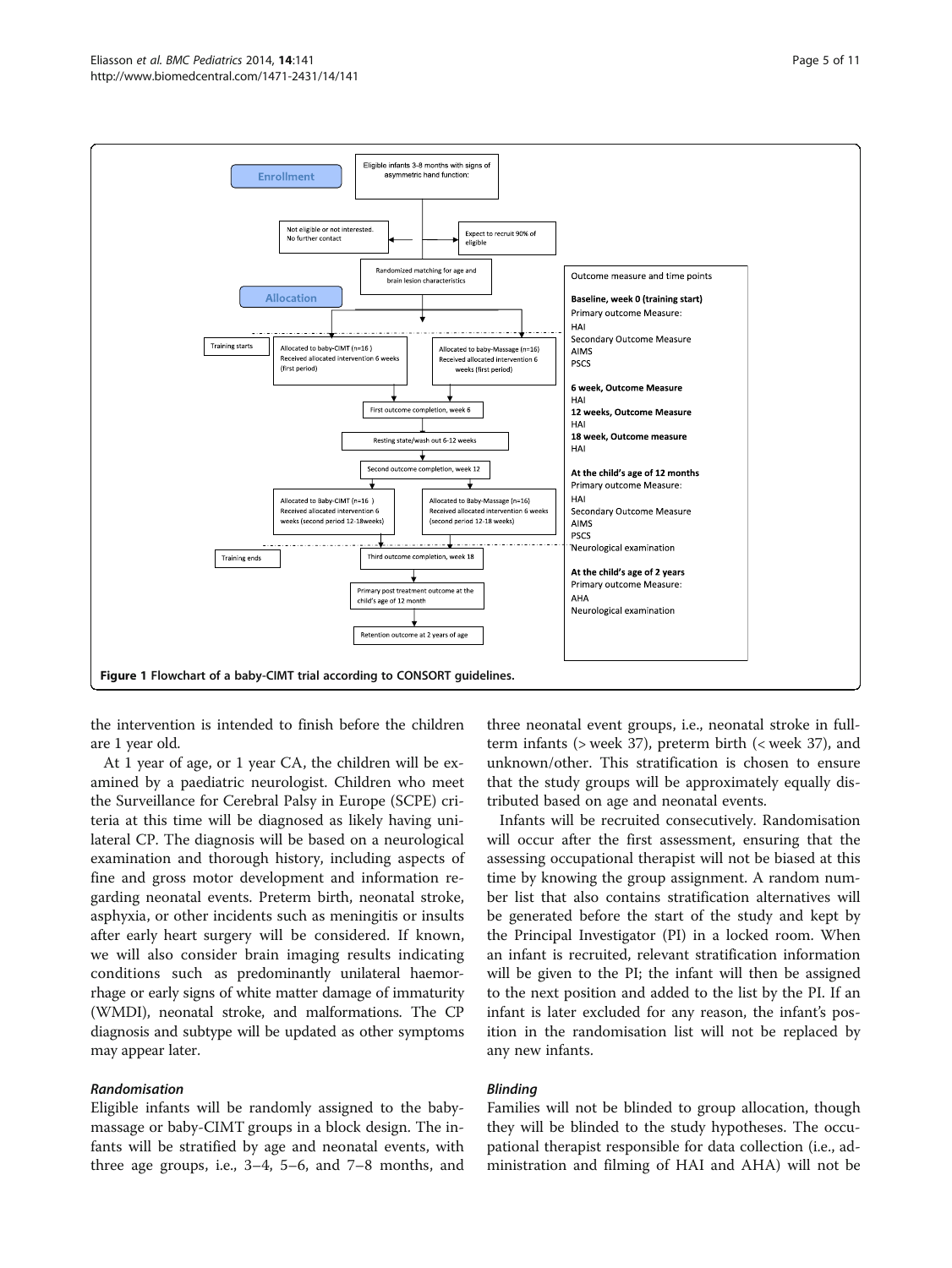blinded to group allocation. However, the occupational therapist scoring the video recordings of HAI and AHA will be blinded to group allocation. The physiotherapist administering the Alberta Infant Motor Scale will not be otherwise involved in the study (see "[Outcome measure](#page-7-0) [and procedure](#page-7-0)").

#### Sample size

The estimated number of participants needed to achieve the study objectives is based on HAI data obtained from a pilot group of 12-month-old infants who received either studied intervention. Based on a two-tailed test of two independent means, with a significance (α) level of 0.05 and 80% power, we require 16 participants in each group for a total sample of 32.

#### Study protocol

The time schedule for enrolment, interventions (including any run-ins and washouts), assessments, and participant visits is presented schematically in Figure [1.](#page-4-0) Data collection will occur at the start of intervention, during the study period after 6, 12, and 18 weeks, and post intervention and when children are 1 and 2 years of age (Figure [1](#page-4-0)).

Both groups will receive two 6-week intervention periods separated by a 6-week pause. The 6-week pause (washout) was chosen to allow the development of hand use to be monitored without any structured intervention in both groups. The intervention frequency will be 6 days/week in both groups. For baby-CIMT, the training duration will be 30 minutes per day for a total dosage of 36 hours. For the baby-massage group, the massage will last 5–30 minutes daily depending on infant interest (see description of protocol in "[Baby-massage](#page-7-0)"). Every day, the treatment duration will be recorded in a diary. Parents will be trained to provide the type of treatment their infant has been assigned. Data collection and neurological examination will occur in the hospital. Instruction in baby-massage will be given at the hospital. Baby-CIMT implementation will be monitored through home visits. Physiotherapy or other interventions will continue as usual for both groups.

Project organisation is handled mainly by the PI (ACE). Reviews of the project process for both cohorts will be planned regularly by the investigation team. Data collection, i.e., video recording of HAI testing, will be done by the occupational therapist (LS), who is also responsible for training and education in the baby-CIMT group. A certified baby-massage instructor is responsible for training and education in the baby-massage group.

## Baby-CIMT

This programme will be based on experience from a pilot group of infants, previous work with children older than 18 months, and the theoretical considerations described in the introduction. The reasons for choosing the training dosage and type of restraint will be reported and various programme components further described.

Restraint type and training dosage Any kind of simple restraint can be used on the non-involved hand. The restraint is only used during the training. From the pilot group we learned that young infants will rarely remove the restraint but will commonly start to use the involved hand as soon as the non-involved hand is rendered less useful by the imposition of a soft restraint. We prefer to keep the restraint simple and comfortable, so a sock or mitt can be used as well as a bag clip at the end of a long-sleeved sweater.

The total dosage will be 36 hours, administered over the two 6-week training periods. The most effective combination of training hours/day and length of training period is currently unknown even for older children [[25](#page-9-0)]. In the present study, we have chosen 30 minutes per day of training based on practical considerations and feasibility. First, the attention span of infants is short: even 30 minutes can be too long and may sometimes need to be divided into two shorter sessions. Second, limited time is available when young infants are alert and awake and this time needs to be shared with other caring needs. To obtain a reasonably high dosage, the length of the programme will be 12 weeks. Parents like to divide the time into two 6-week periods; it gives them time to focus on other things between the periods of treatment and it means that the overall treatment time frame is longer within the first year of life. This longer period takes advantage of the children's developmental progression in relation to handling toys. Concern has been raised that restraining the non-involved hand may negatively affect its development. This concern will be addressed by means of the short duration of daily restraint and the infants' continued use of both hands outside the treatment time. We also assume that the infants will immediately start to apply what they learned in the training session at other times of the day. By using HAI as an outcome measure, it will also be possible to monitor the development of each hand separately.

Components of baby-CIMT programme Baby-CIMT includes several components in which training in grasping action and toy exploration is the main focus. However, the training will not be effective if it is not integrated with the other theoretical assumptions, including the expectations and attitudes towards the infant and families (see "[Background](#page-0-0)"). The need for a rich environment, selection of toys at the right ability level, optimal child positioning, and the education and supervision of the parents as treatment providers are important components of the baby-CIMT intervention.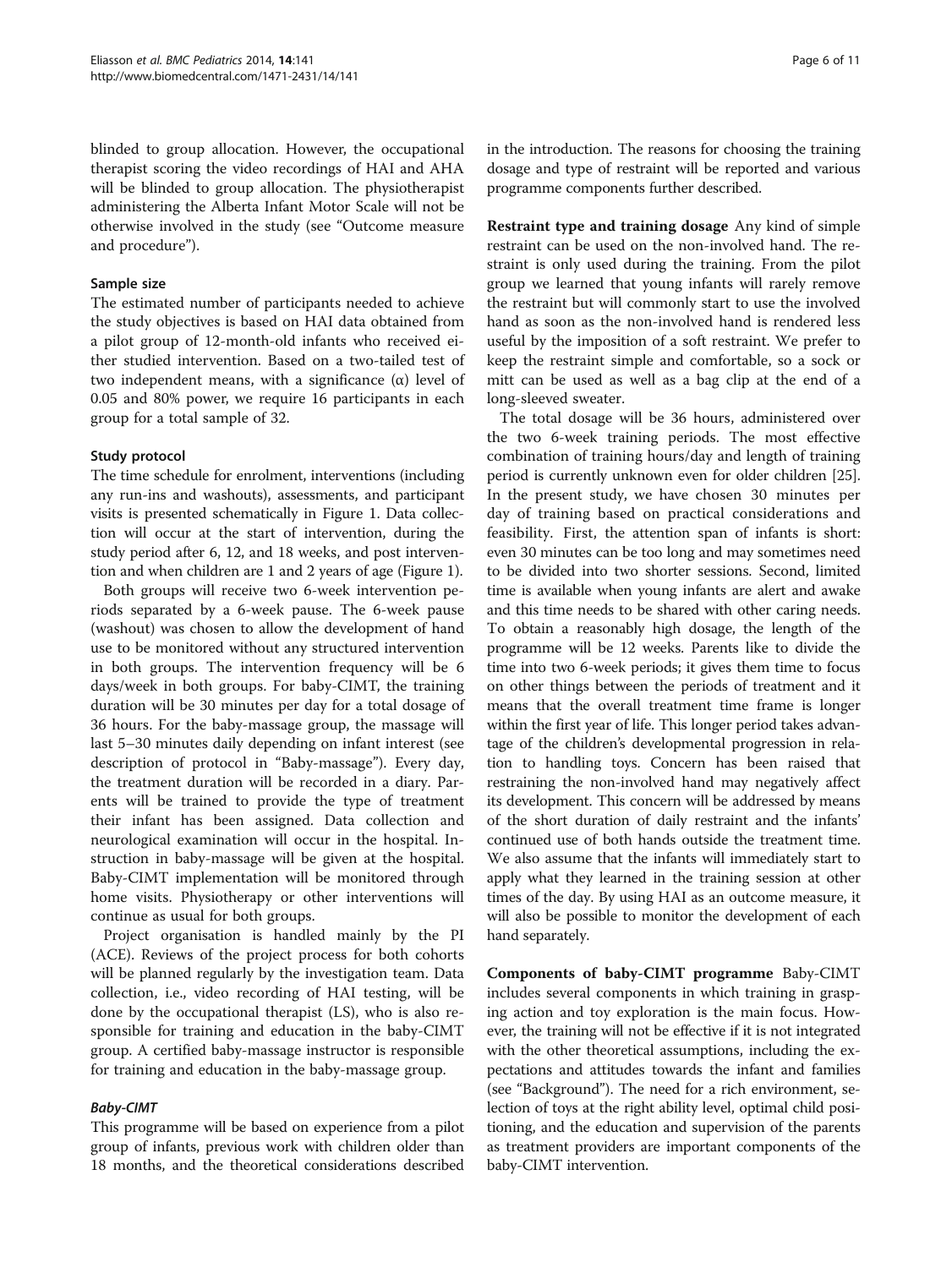Attitudes towards the infant Both therapists and parents must be aware of and recognise the infants' response pattern and their intention to grasp and explore objects as well as interact and communicate. In general, young infants react slowly and, compared with older children, they take considerable time to initiate motor actions; infants with an affected hand are even slower to initiate actions. Some key advice is to: a) wait for the child's intention while holding his or her attention; b) attract the child's attention and encourage him/her to act, but without forcing; c) reinforce and respond positively to the child's actions; and d) stop the training when the child becomes tired and stops cooperating.

Toy selection for training dependent on infant's ability Toy selection is vital for the ability to practise various hand actions. Importantly, toys can be any play objects of interest. When choosing a toy, the infant's age, cognitive level, and motor ability must be taken into consideration. It is important to choose toys and expect motor actions to the appropriate ability level. Young infants or infants with limited motor ability need at first to learn to initiate reaching toward objects. Toys needs to be within their reaching distance to stimulate touching and moving the objects and certain pre-grasping behaviors. To stimulate grasping, easily grasped toys must be presented near the hand that is expected to grasp. When the manual ability of infants become more advanced, they will develop their grasping ability and become interested in exploring objects. At this ability level, infants like to have a lot of toys to explore and numerous grasping actions can easily be promoted. Infants typically explore and manipulate toys and other play objects by banging, fingering, mouthing, slapping, and dropping them. Thereafter, the infants have to refine the quality of grasping and object manipulation. This means that one must give infants a series of small objects to pick up to stimulate precise grasping, well-adapted to the objects' properties. Importantly, the infants have to continue to practice on their ability level. The challenge for therapists is to choose toys and play situation on an appropriate ability level, not to difficult not to easy. Result on the HAI can guide the decisions.

Families are advised to collect toys and play objects for the training sessions in a special basket; these toys should be used only during the training sessions. It is known that new things are more attractive than familiar things and that even young infants are more likely to look at and manipulate novel toys than familiar toys [\[41](#page-9-0)]. There should be many toys in the basket in order to promote repetition. To elicit the different motor actions the toys also needs to have different characteristics. Play objects must be of appropriate size and weight according to the infant's grasping ability. Likewise, the toys have to be made of various materials ensuring the infant interest in object exploration. Many objects in the environment are interesting to infants, including necklaces, kitchen utensils, Christmas decorations, soft packages, and natural items such as stones and pinecones. As the infants become older, they must be presented with new toys matching their cognitive level.

Position of infants and parents during hand training The parents should always be positioned in front of the infant to facilitate interaction and allow the parents to easily see the infant's reaction to the toys. In general, the infant should be sitting in as upright and stable position as possible to facilitate self-initiated actions [\[42](#page-9-0)]. Before they are able to sit, infants can be placed in a baby seat/ bouncer; when the infants can sit in a high chair, this is preferable. If the infant is somewhat unstable, small pillows should be used to provide stability: we do not want the infant to have to concentrate on maintaining sitting balance when trying to use his or her hand. When an ordinary table is used, it should not be too high. When the infant is able to sit independently, he or she can of course be on the floor. The prone position should be avoided for hand training, we do not want them to practice weight bearing concurrently with object manipulation.

Therapist's role and attitudes towards the family It is known that parents can be effective treatment providers if they are properly trained and supervised [\[25](#page-9-0)[,43](#page-10-0)]. To ensure high-quality training, participating families will receive supervision, coaching, and education during weekly home visits from an occupational therapist. The attitude of the therapist is crucial to training success, as the therapist must: a) support the parents' sense of selfefficacy and confidence as treatment providers, so they can make the treatment situation enjoyable; b) empower the parents as problem solvers and experts regarding their child's ability, as people who can use their creativity to find suitable toys for practice; c) ask questions that are open-ended and thus help parents come up with their own answers; and d) summarise what is discussed in the training sessions.

Information material and parent education Parents will be given a folder of material presenting the various aspects of the programme from a family perspective. It includes a diary for recording training times/durations, notes for focus areas, and mind maps of important questions to consider before and after the daily training. The folder will also include suggestion of play material and written information addressing particular concerns and interests. Questions to be covered in the weekly home visits include: What is baby-CIMT? What is known about the effects of the method? Why is early training important? What is known about the development of hand function in children with unilateral CP?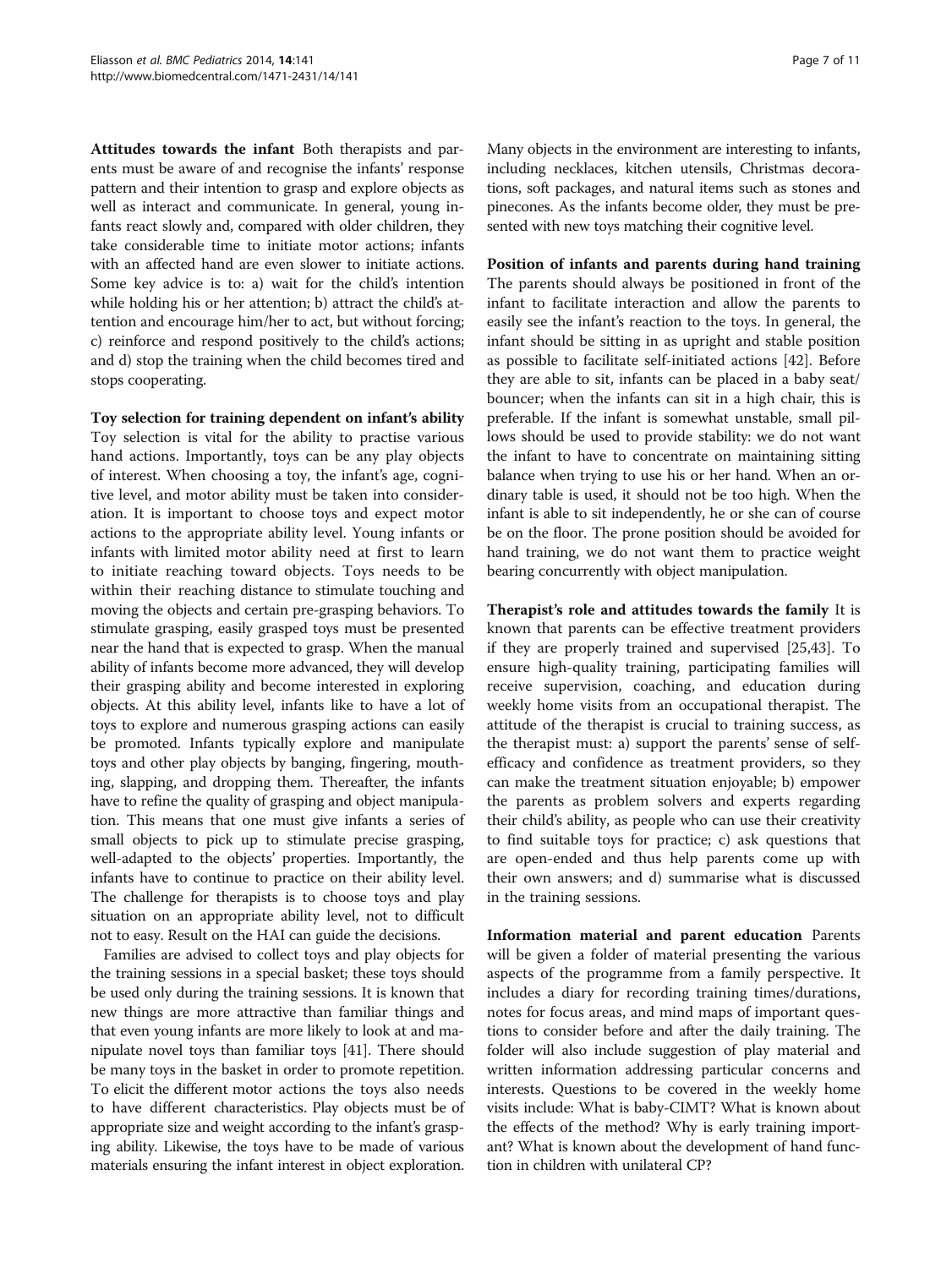#### <span id="page-7-0"></span>Baby-massage

At the start of the first treatment period, parents in the baby-massage group will receive a three-session individualised instructional course from a certified baby-massage instructor. The sessions will be held once weekly for the first 3 weeks of the period. During the course, the parents will receive verbal and hands-on training about the purpose and mode of the massage, practising the technique on their infants under instructor supervision. The programme will cover full-body massage using a small amount of massage oil. Parents will be taught to massage each body part in sequence using slow and gentle strokes, smooth circular movements, and gentle squeezing depending on the body part. An instruction sheet will be given to parents, who will practice the technique on an ongoing basis at home.

For the daily practice, parents are instructed to choose a time of day when the infant is calm and the parents feel relaxed. A full programme takes about 30 minutes, but a partial session can be administered depending on the infant's mood. Baby-massage is only successful if both parents and infant are enjoying the situation and must be stopped if the infant displays any distress at the practice. The massage times/durations will be noted in a diary.

#### Outcome measure and procedure

The study timeline is presented in Figure [1.](#page-4-0) The outcome measure will be determined at the start of the intervention, 12 months after the intervention, and at 2 years of age. The infants will be monitored using the Hand Assessment for Infants (HAI) tool, the Alberta Infant Motor Scale (AIMS), and the Parenting Sense of Competence Scale (PSCS). Additional HAI data will be collected after the first treatment period of 6 weeks of training, after the 6 weeks of no training, after the second treatment period of 6 weeks of training and at 12 months. AHA will be administered at 2 years of age.

# Primary outcome measure is the Hand Assessment for Infants, HAI

HAI, which is currently being developed by Krumlinde-Sundholm et al. [[24](#page-9-0)[,44](#page-10-0)], is intended to evaluate the quality of goal-directed manual actions in infants, 3–12 months of age, at risk of developing unilateral CP. The test procedure comprises a semi-structured video-recorded 10– 15-min play session. The child is seated in a baby seat/ bouncer or a high chair depending on his or her age. The chair should not restrict arm movements and as upright a position as possible should be striven for. A test kit of carefully selected toys will be presented to the infant to encourage and elicit exploration, making a wide range of motor actions observable. The set-up and administration of the play session are crucial for the possibility of observing and scoring the infant's manual abilities. Scoring is

performed from the video-recording. HAI is intended to detect and quantify possible asymmetry between hands by providing scores for each hand separately, and to provide a measure of bilateral hand use. Both criterionand norm-referenced outcome measures will be provided. HAI is still under development, but the preliminary scale consists of 18 items (13 unimanual and 5 bimanual) each scored using a 3-point rating scale. Preliminary Rasch analysis indicates promising results in terms of internal construct validity and unidimensionality.

#### Secondary assessment

Questionnaire about parent's experience of treatment The parents will be asked about their experience of the interventions. These questions will address the feasibility of the intervention programme and the family's impression of its effects; the responses will be recorded using a 4-point scale.

Parenting sense of competence scale, PSOC The PSOC scale measures parents' sense of confidence and satisfaction using a self-reported questionnaire [\[45,46](#page-10-0)]. Both mothers and fathers will be asked to complete the questionnaire. PSOC contains 16 statements to which the parents can respond in a six level Likert type scale, ranging from agreement to disagreement. The questionnaire yields two subscales: skills captures parental self-perceptions of skill and knowledge regarding parental functions, while *valuing* captures feelings of satisfaction, frustration, and interest associated with parenting. Satisfactory psychometric properties were reported by the original authors [\[46](#page-10-0)] and more recently by Gilmore and Cuskelly [\[47\]](#page-10-0).

Alberta Infant Motor Scale, AIMS AIMS identifies delayed or deviant motor development. It assesses the gross motor performance of infants relative to a normreferenced sample aged 0–18 months [\[48,49\]](#page-10-0). It is an observational assessment focusing on milestones and the quality of posture and movement. It includes 58 items regarding prone, supine, sitting, and standing positions and the results are reported as a composite score. AIMS has good psychometric properties [\[48](#page-10-0),[49\]](#page-10-0) and has been specially investigated for application to preterm babies [[50\]](#page-10-0).

Neuroimaging Brain lesion characteristics will be investigated using neuroimaging scans acquired for clinical purposes. The age at imaging can vary, but we would mainly use scans performed after the age of 6 months. Conventional structural Magnetic resonance imaging (MRI) will be acquired using various imaging protocols and equipment. A 3.0 T MRI system will be used in the Astrid Lindgren Children's Hospital. All images will be visually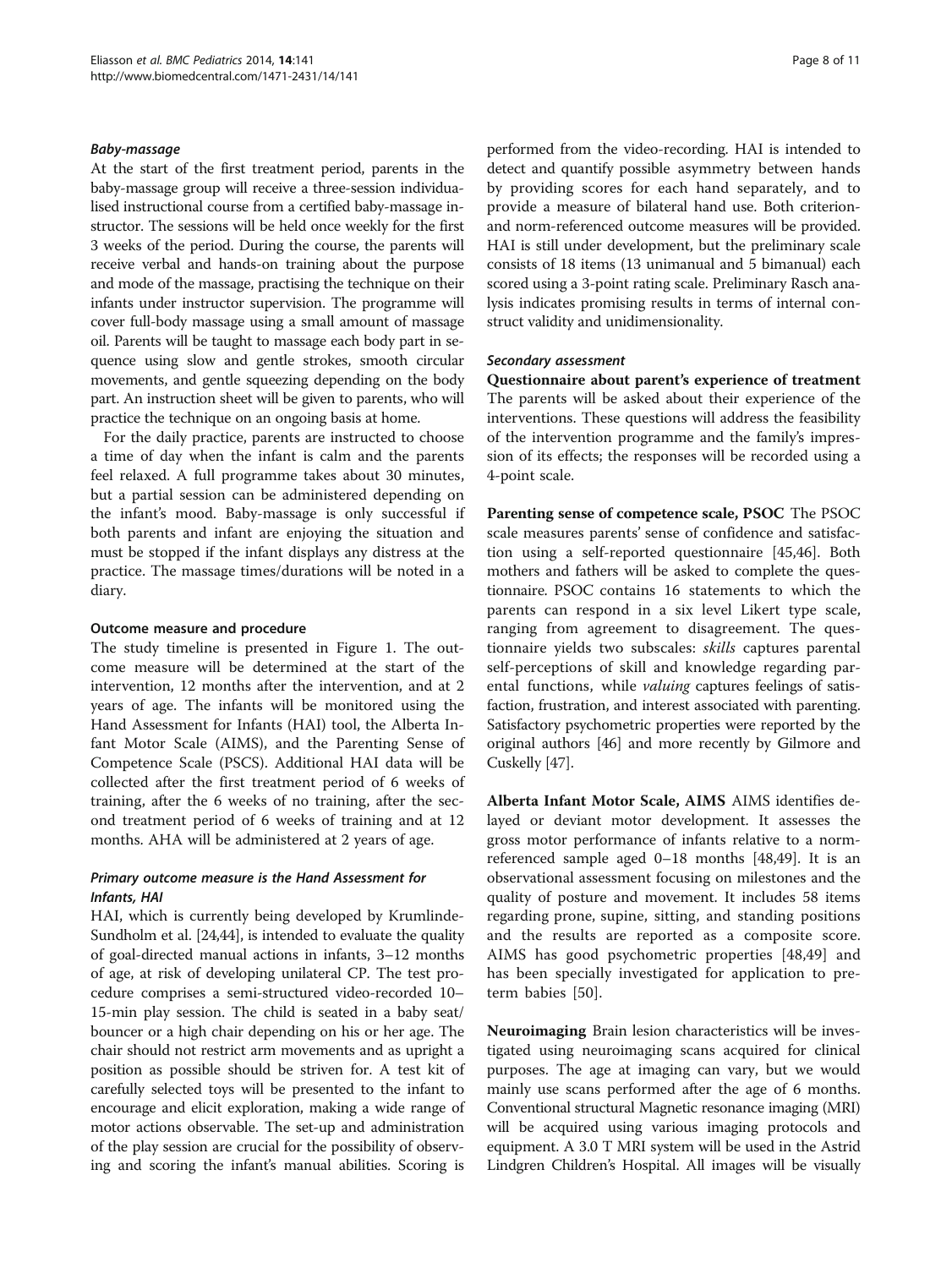reassessed specifically for this study by experienced neuroradiologists unaware of the infants' clinical diagnosis and functional outcome. The analytical protocol was developed in our group and has been applied in previous studies [\[51\]](#page-10-0) using the primary patterns of abnormality defined and described by Ashwal et al. [[52](#page-10-0)]. The basic patterns of damage will be classified as normal, white-matter damage of immaturity (WMDI), focal ischaemic or haemorrhagic lesions, brain malformations, diffuse encephalopathy infection, and miscellaneous or unclassifiable lesions.

Assisting Hand Assessment, AHA The AHA, for children aged 18 months to 12 years, examines how effectively the children use their affected hand in bimanual activities [\[53\]](#page-10-0). A 15-minute play session is video recorded, and then 22 items are scored on a 4-point rating scale (AHA version 4.4). The total raw score is converted to an interval scale of AHA units ranging from 0 to 100 [[54\]](#page-10-0) where a higher measure indicates higher ability.

## Statistical methods

Analyses will be conducted on an intention-to-treat basis. Data for each assessment will be summarised for each treatment group and the descriptive statistics will be calculated depending on the data distribution for each assessment. HAI outcomes will collected at the times defined in the study protocol. The primary efficacy variable will be the mean change in the HAI score from baseline to the last post-treatment period after 18 weeks. The secondary efficacy variable will be the mean change in the HAI score from baseline to the first post-treatment period after 6 weeks and from baseline to the age of 1 year. The mean change in HAI score will be analysed using ANCOVA, including the baseline as covariate and group as a fixed factor in the model. Another efficacy variable will be the proportions of infants with improved HAI scores from baseline to the first post-treatment period after 6 weeks, to the end of the second treatment period after 18 weeks, and to the age of 1 year. The proportions will be analysed using logistic regression including baseline as covariate and group as a fixed factor. An odds ratio of  $> 1$  will be interpreted as indicating an increased chance of improved HAI score. A significance level of 0.05 will be used.

## **Discussion**

This paper outlines the background and design of an RCT with two treatment groups comparing the effects of baby-CIMT and baby-massage. To our knowledge, this is the first study directly investigating the results of specific hand training in this age group. This programme is based on various pilot data collected over several years. In the pilot data, the parents' responses when their children were older indicated that they felt the programme was feasible. There are some methodological disadvantages to home-

administered programs, as the intervention quality and content might vary between families because their situations differ and cannot be controlled for. On the other hand, the advantage for the families is that they do not need to go to hospital frequently and they have learned how to stimulate their child's hand use in their home environment. In addition, the cost–benefit ratio of such home-based programmes is high, and if baby-CIMT proves to be effective, it can readily be implemented in clinical practice.

The inclusion criteria can be problematic because it is difficult to establish a diagnosis at an early age. If the symptoms are unclear during the first assessment, the infants can be assessed a second time some weeks later to clarify whether the symptoms are still apparent before the child is included in the study. The extent to which asymmetric symptoms may spontaneously disappear at this age is not known, but before inclusion, we will confirm that the parents are observing the same symptoms as we are. If the symptoms disappear, we will not have caused harm and the parents will be reassured about their child. The diagnosis of unilateral CP will be confirmed or discounted at a later age by the child neurologist. We have considered the possibility of CIMT harming the development of the non-involved hand. Although we have not found any interruption to the development of the noninvolved hand through our pilot work, we will continue to monitor this matter.

If the study hypotheses are confirmed, this project will be of significant value. Unilateral CP causes limitations that remain throughout the whole life, impacting individual autonomy and the individual's participation in society. Even small functional improvements may be of great importance to the individual.

#### Abbreviations

AHA: Assisting Hand Assessment; AIMS: Alberta Infant Motor Scale; Baby-CIMT: Baby constraint-induced movement therapy; CA: Corrected age; CP: Cerebral palsy; CIMT: Constraint induced movement therapy; HAI: Hand Assessment for Infants; MRI: Magnetic resonance imaging; PSOC: Parenting Sense of Competence scale; RCT: Randomised controlled trial; WMDI: White matter damage of immaturity.

#### Competing interests

The authors, Lena Sjöstrand, Linda Ek and Kristina Tedroff, declare that they have no competing interests. Lena Krumlinde-Sundholm and Ann-Christin Eliasson are stockholders in Handfast AB a company for educational purpose. LKS is working as AHA teacher.

#### Authors' contributions

ACE conceived the study and initiated the study design together with LKS, while LS helped with implementation. ACE and LS will individually design the therapy content. ACE, LS, and KT will be responsible for recruiting patients. LS will be responsible for data collection. LE will conduct the primary statistical analysis. KT will be responsible for the neurological examination. ACE wrote the manuscript, which was critically revised by the other authors. All authors helped refine the study protocol and approved the final manuscript. The Karolinska Institutet is the grant holder.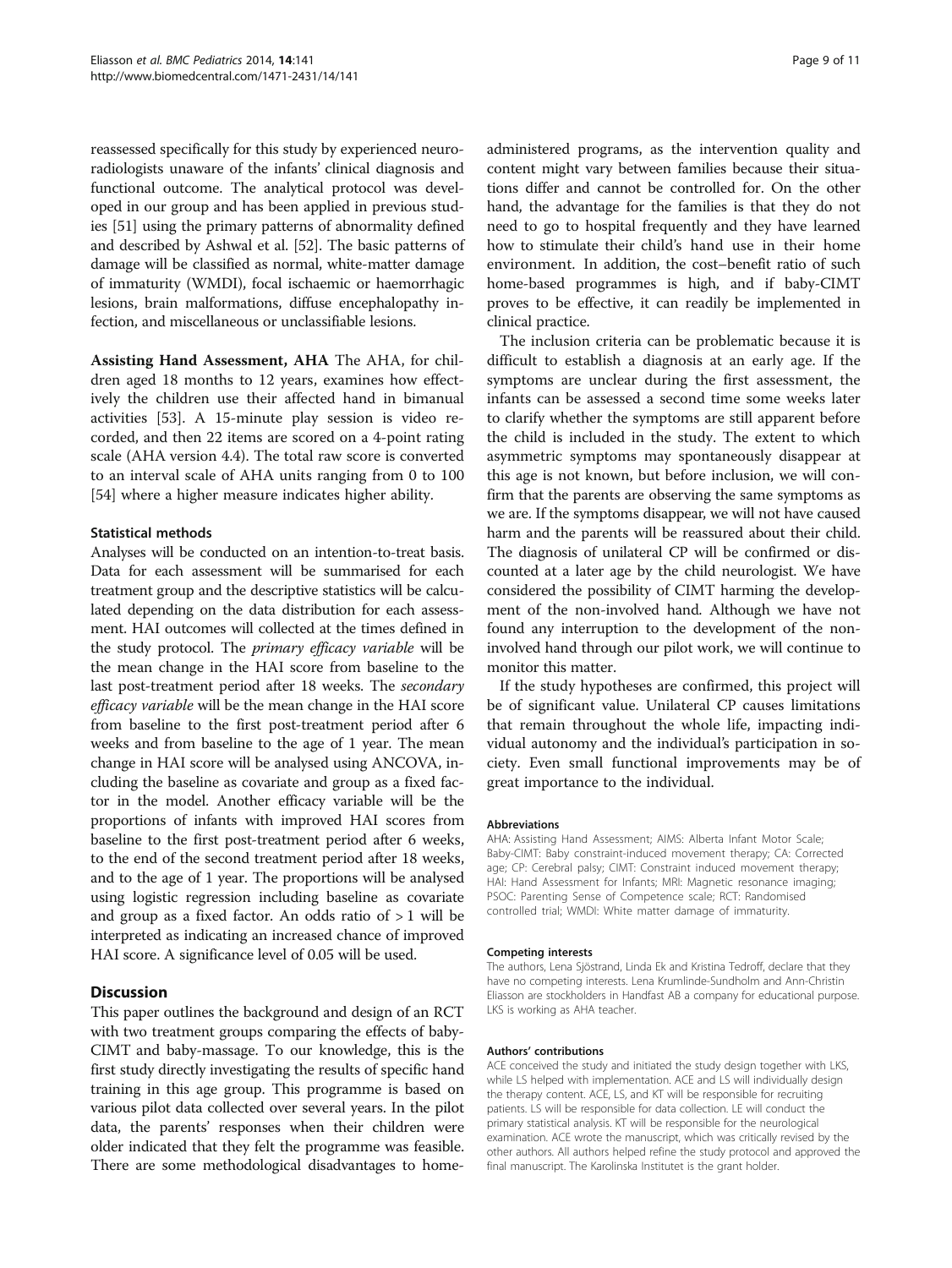#### <span id="page-9-0"></span>Acknowledgements

We wish to thank all the families involved in pilot testing baby-CIMT for sharing their experience of the training programme and of being parents of babies at risk of developing functional limitations. ACE is the primary investigator and responsible for raising grants for this project. The project is supported by the Swedish Research Council (grant nos. 521-211-2655 and 521-2011-456), Promobilia (grant no. 11006), Stiftelsen Frimurare-Barnhuset in Stockholm, Foundation Olle Engkvist Byggmästare Special grants supporting LS: Stockholm City Council, for LE: Health Care Sciences Postgraduate School and for LKS: Strategic Research Programme in Care Sciences at Karolinska Institutet.

#### Received: 2 May 2014 Accepted: 22 May 2014 Published: 5 June 2014

#### References

- 1. Blauw-Hospers CH, Hadders-Algra M: A systematic review of the effects of early intervention on motor development. Dev Med Child Neurol 2005, 47(6):421–432.
- 2. Orton J, Spittle A, Doyle L, Anderson P, Boyd R: Do early intervention programmes improve cognitive and motor outcomes for preterm infants after discharge? A systematic review. Dev Med Child Neurol 2009, 51(11):851–859.
- 3. Spittle AJ, Boyd RN, Inder TE, Doyle LW: Predicting motor development in very preterm infants at 12 months' corrected age: the role of qualitative magnetic resonance imaging and general movements assessments. Pediatrics 2009, 123(2):512–517.
- 4. Cioni G, Ferrari F, Einspieler C, Paolicelli PB, Barbani MT, Prechtl HF: Comparison between observation of spontaneous movements and neurologic examination in preterm infants [see comments]. J Pediatrics 1997, 130(5):704–711.
- Skiold B, Eriksson C, Eliasson AC, Aden U, Vollmer B: General movements and magnetic resonance imaging in the prediction of neuromotor outcome in children born extremely preterm. Early Hum Dev 2013, 89(7):467–472.
- 6. Himmelmann K, Hagberg G, Uvebrant P: The changing panorama of cerebral palsy in Sweden. X. Prevalence and origin in the birth-year period 1999–2002. Acta Paediatr 2010, 99(9):1337–1343.
- 7. Husson B, Hertz-Pannier L, Renaud C, Allard D, Presles E, Landrieu P, Chabrier S: Motor outcomes after neonatal arterial ischemic stroke related to early MRI data in a prospective study. Pediatrics 2010, 126(4):912–918.
- 8. Sakzewski L, Ziviani J, Boyd RN: Efficacy of upper limb therapies for unilateral cerebral palsy: a meta-analysis. Pediatrics 2014, 133(1):e175–e204.
- Novak I, McIntyre S, Morgan C, Campbell L, Dark L, Morton N, Stumbles E, Wilson SA, Goldsmith S: A systematic review of interventions for children with cerebral palsy: state of the evidence. Dev Med Child Neurol 2013, 55(10):885–910.
- 10. Nudo RJ, Milliken GW, Jenkins WM, Merzenich MM: Use-dependent alterations of movement representations in primary motor cortex of adult squirrel monkeys. J Neurosci 1996, 16:785–807.
- 11. Eyre JA: Corticospinal tract development and its plasticity after perinatal injury. Neurosci Biobehav Rev 2007, 31(8):1136–1149.
- 12. Eyre JA, Smith M, Dabydeen L, Clowry GJ, Petacchi E, Battini R, Guzzetta A, Cioni G: Is hemiplegic cerebral palsy equivalent to amblyopia of the corticospinal system? Ann Neurol 2007, 62(5):493–503.
- 13. Guzzetta A, Bonanni P, Biagi L, Tosetti M, Montanaro D, Guerrini R, Cioni G: Reorganisation of the somatosensory system after early brain damage. Clin Neurophysiol 2007, 118(5):1110–1121.
- 14. Martin JH, Chakrabarty S, Friel KM: Harnessing activity-dependent plasticity to repair the damaged corticospinal tract in an animal model of cerebral palsy. Dev Med Child Neurol 2011, 53(Suppl 4):9–13.
- 15. Friel KM, Chakrabarty S, Martin JH: Pathophysiological mechanisms of impaired limb use and repair strategies for motor systems after unilateral injury of the developing brain. Dev Med Child Neurol 2013, 55(Suppl 4):27–31.
- 16. Martin JH, Friel KM, Salimi I, Chakrabarty S: Activity- and use-dependent plasticity of the developing corticospinal system. Neurosci Biobehav Rev 2007, 31(8):1125–1135.
- 17. Friel K, Chakrabarty S, Kuo HC, Martin J: Using motor behavior during an early critical period to restore skilled limb movement after damage

to the corticospinal system during development. J Neurosci 2012, 32(27):9265–9276.

- 18. von Hofsten C: Eye-hand coordination in the newborn. Dev Psychobiology 1982, 18:450–461.
- 19. Bennet GC, Harrold AJ: Prognosis and early management of birth injuries to the brachial plexus. BMJ 1976, 1(6024):1520–1521.
- 20. Fagard J, Jacquet A: Onset of bimanual coordination and symmetry versus asymmetry of movement. Infant Behav Dev 1989, 12:229-235.
- 21. Jacobsohn L, Rodrigues P, Vasconcelos O, Corbetta D, Barreiros J: Lateral manual asymmetries: A longitudinal study from birth to 24 months. Dev Psychobiol 2014, 56(1):58–72.
- 22. Greaves S, Imms C, Krumlinde-Sundholm L, Dodd K, Eliasson AC: Bimanual behaviours in children aged 8–18 months: a literature review to select toys that elicit the use of two hands. Res Dev Disabil 2012, 33(1):240–250.
- 23. Greaves S, Imms C, Dodd K, Krumlinde-Sundholm L: Assessing bimanual performance in young children with hemiplegic cerebral palsy: a systematic review. Dev Med Child Neurol 2010, 52(5):413–421.
- 24. Krumlinde Sundholm L, Ek L, Eliasson AC: What assessments evaluate fine motor performance in infants: a literature review. Dev Med Child Neurol in press.
- 25. Eliasson AC, Krumlinde-Sundholm L, Gordon AM, Feys H, Klingels K, Aarts PB, Rameckers E, Autti-Ramo I, Hoare B: Guidelines for future research in constraint-induced movement therapy for children with unilateral cerebral palsy: an expert consensus. Dev Med Child Neurol 2014, 56:125–137.
- 26. Eliasson AC, Shaw K, Berg E, Krumlinde-Sundholm L: An ecological approach of Constraint Induced Movement Therapy for 2-3-year-old children: a randomized control trial. Res Dev Disabil 2011, 32(6):2820–2828.
- Thelen E, Smith LB: A dynamic systems approach to development of cognition and action. Cambridge Massachusetts: MIT press; 1996.
- 28. Smith RA, Wrisberg CA: Motor learning and performance. A problem-based learning approach, vol. 2nd. Baltimore: Human Kinetics Publisher; 2001.
- 29. Bronfenbrenner U, Morris PA: The ecology of developmental processes. In Handbook of Child Phsychology: Vol 1: Theoretical models of human development. Edited by Daman W, Lerner RM. New York: Wiley; 1998:993–1028.
- 30. King S, Teplicky R, King G, Rosenbaum P: Family-centered service for children with cerebral palsy and their families: a review of the literature. Semin Pediatr Neurol 2004, 11(1):78–86.
- 31. Miller W, Rollnick S: Motivational interviewing: Preparing people for change. 2nd edition. New York, NY, US: Guilford Press; 2002.
- 32. Baldwin P, King G, Evans J, McDougall S, Tucker MA, Servais M: Solutionfocused coaching in pediatric rehabilitation: an integrated model for practice. Phys Occup Ther Pediatr 2013, 33(4):467-483.
- 33. Kaaresen PI, Ronning JA, Ulvund SE, Dahl LB: A randomized, controlled trial of the effectiveness of an early-intervention program in reducing parenting stress after preterm birth. Pediatrics 2006, 118(1):e9-e19.
- 34. Whittingham K, Wee D, Boyd R: Systematic review of the efficacy of parenting interventions for children with cerebral palsy. Child Care Health Dev 2011, 37(4):475–483.
- 35. Vickers A, Ohlsson A, Lacy J, Horsley A: Massage for promoting growth and development of pretermand/or low birth-weight infants (Review). Cochrane Database Syst Rev 2004, 2:CD000390.
- 36. Bennett C, Underdown A, Barlow A: Massage for promoting mental and physical health in typically developing infants under the age of six months. Cochrane Database Syst Rev 2013, 4:CD005038.
- 37. Abdallah B, Badr LK, Hawwari M: The efficacy of massage on short and long term outcomes in preterm infants. Infant Behav Dev 2013, 36(4):662–669.
- 38. Hernandez-Reif M, Field T, Largie S, Diego M, Manigat N, Seoanes J, Bornstein J: Cerebral palsy symptoms in children decreased following massage therapy. Early Child Dev Care 2005, 175(5):445–456.
- 39. Tronick EZ: Emotions and emotional communication in infants. Am Psychol 1989, 44(2):112–119.
- 40. Schulz KF, Altman DG, Moher D: CONSORT 2010 statement: updated guidelines for reporting parallel group randomized trials. Obstet Gyn 2010, 115(5):1063–1070.
- 41. Ruff HA: Infants'Manipulative Exploration of Objects: Effects of Age and Object Characteristics. Dev Psychology 1984, 20:9–20.
- 42. Soska KC, Galeon MA, Adolph KE: On the other hand: overflow movements of infants' hands and legs during unimanual object exploration. Dev Psychobiology 2012, 54(4):372–382.